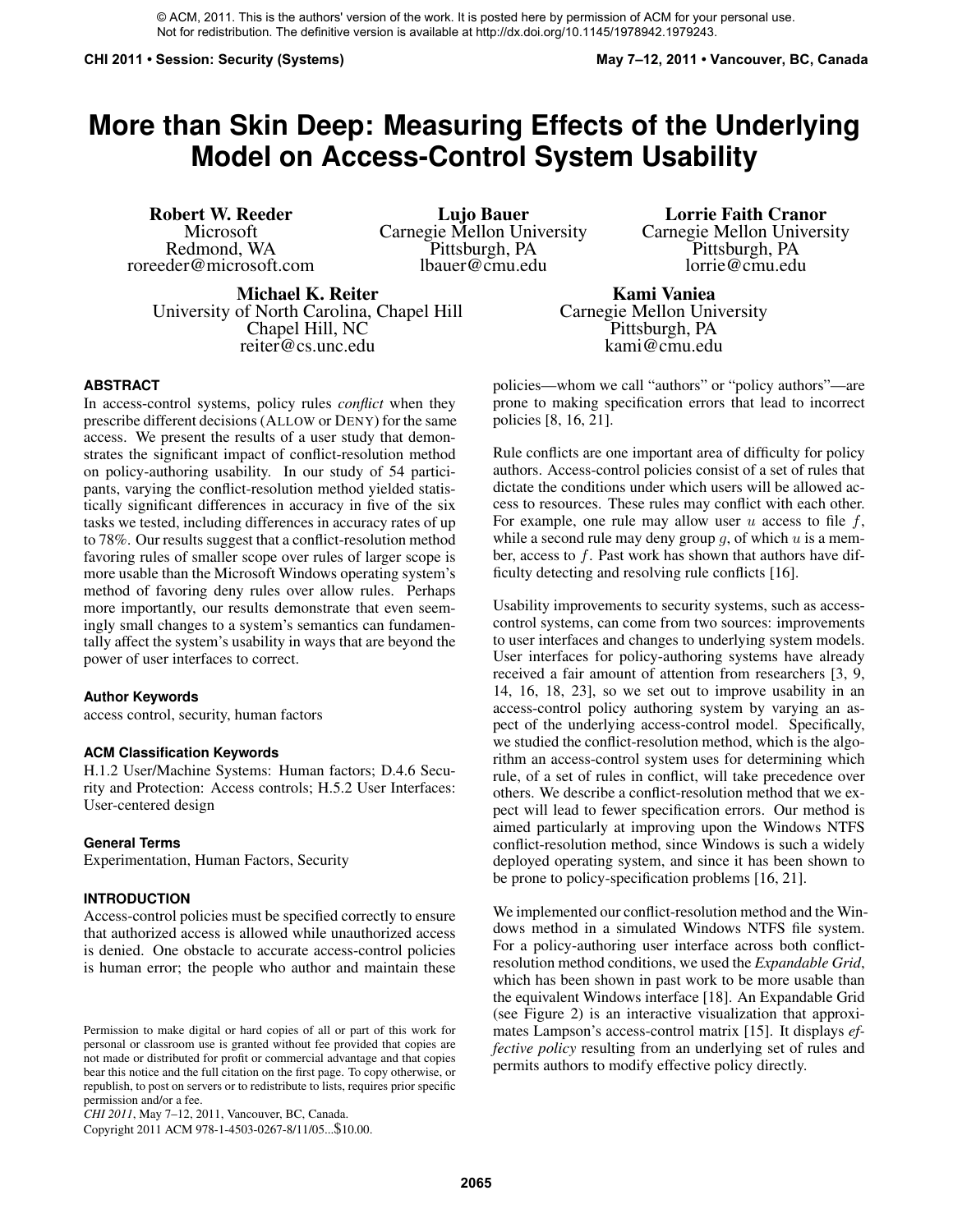We evaluated our conflict-resolution method by running a user study in which participants performed a variety of tasks using one of three different combinations of interface and conflict-resolution method: Grid with Windows conflict-resolution method, Grid with our conflict-resolution method, and Windows interface with Windows conflict-resolution method. Since two of our conditions use the same interface, we can compare the effect of just the conflict-resolution method on usability, with interface held constant. Our results show that the choice of conflict-resolution method can have a profound effect on usability. Whichever conflict-resolution method selects the intended rule for a given task by default (and thus requires no action from the policy author) is the more usable for that task. Moreover, we demonstrate that our conflict-resolution method is far more usable for tasks that require the author to take action — leading to gains of up to 78% in accuracy rates. (Of course, many considerations go into choosing an access-control model for a given usage context, so our method, while better for usability, may not be best for all contexts.)

Our results also illustrate a larger point about designing usable security systems. Designing security systems has traditionally been the work of expert security architects versed in technical arcana like access control and cryptography. The work of making a security system usable is typically pushed to usability experts after the work of the security architects is done, so that a suitable user interface can make the underlying security model usable by humans. Some researchers have suggested this "security-then-usability" approach is suboptimal; they suggest "user-centered security" in which usability is considered early on, as part of the process of designing the security model as well as the interface [1, 13, 24]. Following the logic of user-centered security, the ultimate usability of a system should be affected by both underlying model and interface. Our results provide empirical evidence that this proposition is true, at least for access-control models, and that leaving usability as an end-of-cycle, userinterface-only solution is misguided. In fact, security-model decisions made early in the development lifecycle *can* have a substantial impact on usability, even when those decisions at first appear to bear no relation to usability. We show that while the user interface is clearly an important part of a system's usability, underlying models also matter a great deal.

# **PROBLEM DESCRIPTION**

Our objective is to find a conflict-resolution method that helps authors accurately set the policies they intend. Specifically, we want a conflict-resolution method that helps authors set policies accurately in the presence of rule conflicts.

We define an access-control policy to consist of rules, which are tuples of the form (*principal*, *resource*, *action*, *decision*). Principals may be users or groups containing users; in Windows, groups cannot contain other groups, but different groups may have overlapping memberships. Resources may be files or folders; resources are arranged in a strict hierarchy, so folders cannot have overlapping memberships. READ and WRITE are examples of actions. Decisions can be ALLOW or DENY. *Requests* to an access-control system are tuples of the form (*principal*, *resource*, *action*). A rule *matches* a request if the rule's principal, resource and action contain (or equal) the request's principal, resource, and action, respectively. Rules that match a request *conflict* if they prescribe different decisions for that request. When conflicting rules apply to a request, the conflict-resolution method comes into play to resolve the conflict. The resulting mappings of requests to decisions are known as *effective permissions*.

# **Conflict-resolution methods**

To resolve rule conflicts, there must be a method for unambiguously choosing a decision. Most conflict-resolution methods in practice choose one of the rules in conflict to take precedence over the others. (Other methods are possible, however, such as "majority rules.") Note that it is sufficient to define these methods in terms of their behavior when exactly two rules are in conflict, because the access control system can handle cases of more than two rules in conflict by following a simple algorithm that does paired matches of each ALLOW rule against each DENY rule. This algorithm issues an ALLOW decision if any ALLOW rule wins its matches against every DENY rule, and otherwise issues a DENY decision.

While numerous methods for choosing rules to take precedence are possible, two are relevant to this paper:

- *Specificity precedence*: A rule that applies to a more specific entity (principal or resource) takes precedence over a rule that applies to a more general entity. For example, a rule that applies to a user takes precedence over a rule that applies to a group, or a rule that applies to a subfolder or file takes precedence over a rule that applies to the subfolder's or file's parent.
- *Deny precedence*: DENY rules take precedence over AL-LOW rules.

These conflict-resolution methods may be used in combination. It is possible to use different conflict-resolution methods depending on whether conflicting rules differ in the principals they cover, the resources they cover, or both. It may also be necessary to resort to multiple conflict-resolution methods when one method fails to resolve a conflict. For example, when conflicting rules cover groups, but those groups are peers of each other (i.e., neither contains the other), specificity precedence cannot resolve the conflict.

# **Weaknesses of the Windows NTFS method**

The Windows NTFS conflict-resolution method combines specificity and deny precedence. When conflicting rules differ only in their resources, specificity precedence is used. When conflicting rules differ only in their principals, deny precedence is used. When conflicting rules differ in both principals and resources, specificity precedence is used.

The Windows conflict-resolution method has two primary weaknesses we seek to improve upon. First, the use of deny precedence not only leads to specification errors, it also makes certain policy configurations impossible. Second, the Win-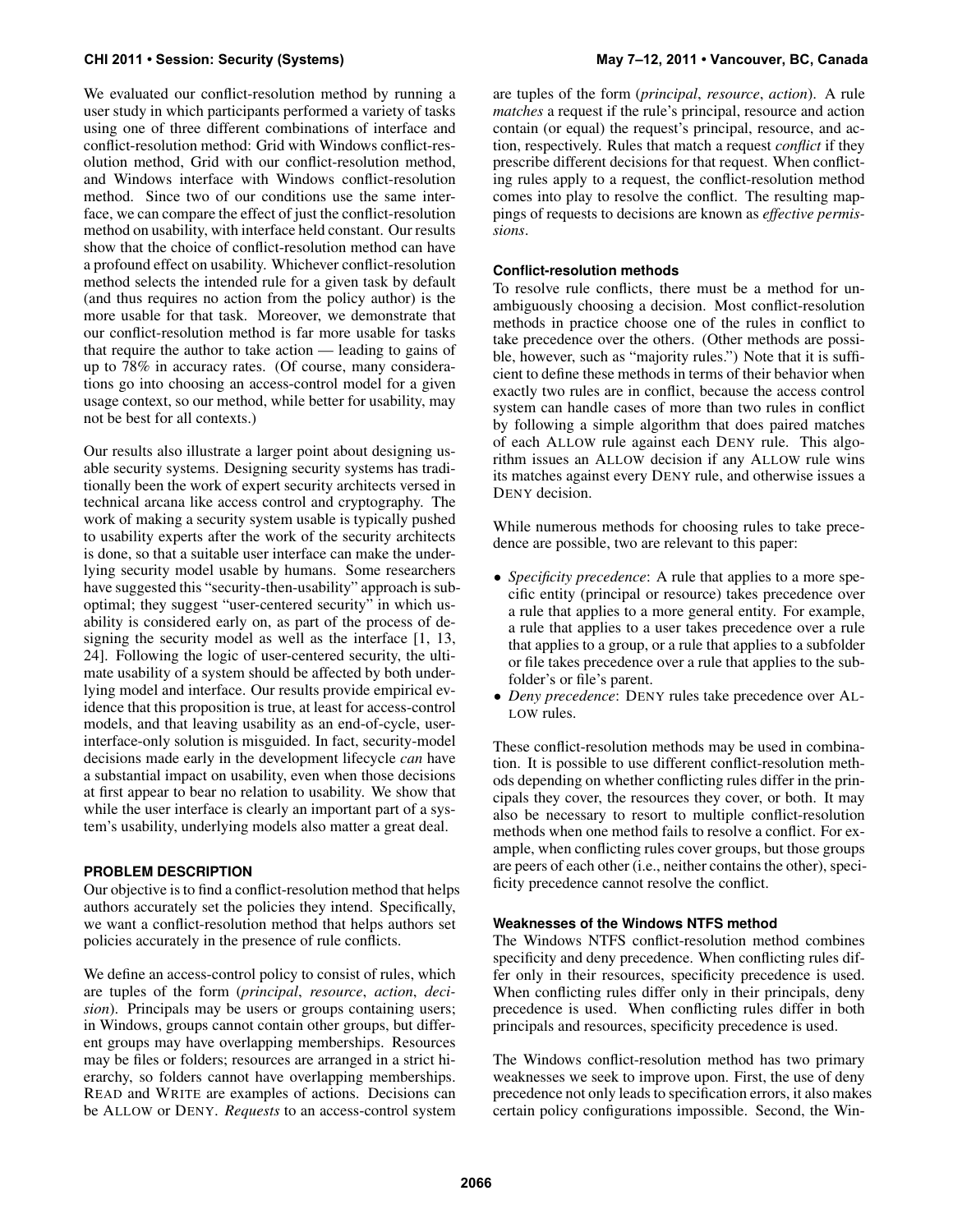

Figure 1. The Windows XP file permissions interface. The left-hand screenshot shows rules applying to Jana that appear to state that Jana is allowed to read and write the operative file, but the right-hand screenshot shows rules applying to a group of which Jana is a member that conflict with Jana's rules. If a policy author does not know that Jana is in the group and that the DENY rules take precedence, the author may have difficulty determining the effective permissions in the presence of a rule conflict.

dows behavior in the presence of a *two-dimensional conflict*, in which one rule is more specific in its principal and another rule is more specific in its resource, is likely to confuse some policy authors' expectations. We discuss each of these weaknesses below.

# *Deny precedence*

By using deny precedence, the Windows conflict-resolution method leads to violations of *direct manipulation*, a userinterface design principle stating that interfaces should allow users to operate directly on objects or data of interest [20]. In policy-authoring interfaces, direct manipulation translates to allowing authors to change effective policy directly whenever possible.

The Jana task, one of the tasks we assigned to participants in our user study (see the "User study method" section), is a good example of where the Windows conflict-resolution method leads to violations of direct manipulation. The goal of the task is to allow Jana read and write access to a file. Jana is initially a member of two groups, one of which is allowed access to the file and the other of which is denied access to that file. Windows uses deny precedence to resolve the conflict, so Jana is effectively denied access to the file. However, many authors do not understand this; they may see only the rule allowing Jana access, and not realize that another rule conflicts with it. Even if they do notice the conflict, it is not easily resolved. There are two ways to grant Jana access: the DENY rule applying to the latter group can be removed, or Jana can be removed from the group. Direct manipulation is violated because the task cannot be completed by simply manipulating rules applying to Jana; the task requires making a change at the group level. Moreover, both potential solutions may lead to undesirable side effects. Removing the DENY rule may change policy for the other members of the group and for members added to the group in the future. Removing Jana from the group may be undesirable since it may affect Jana's permissions on other resources. The Windows conflict-resolution method provides no entirely satisfactory way to complete the Jana task.

Figure 1 shows the Windows file permissions user interface. The screenshot on the left shows the approach many participants in our study took to try to resolve the conflict; they set a rule applying specifically to Jana indicating that she can read and write the file. However, under the Windows conflictresolution method, Jana is still denied access because of the group rule, shown in the right-hand screenshot of Figure 1, that denies access to the file. Because it is difficult to view effective permissions in the Windows interface (the display of effective permissions is buried three mouse clicks away), many authors assumed they had correctly completed the task when in fact they had not.

The Expandable Grid interface, shown in Figure 2, was designed to show effective permissions prominently and to allow the author to directly manipulate them. In the Expandable Grid screenshot shown in the figure, the cells at the intersection of "jana" and the "Four-part harmony.doc" file are red, indicating that Jana cannot read or write the file. To stay faithful to the principle of direct manipulation, an author should be able to click on the red squares to allow Jana to access the file. The author should see the squares turn green, which indicates an effective permission of ALLOW. Unfortunately, under the Windows conflict-resolution method, direct manipulation is still impossible, even in the Grid inter-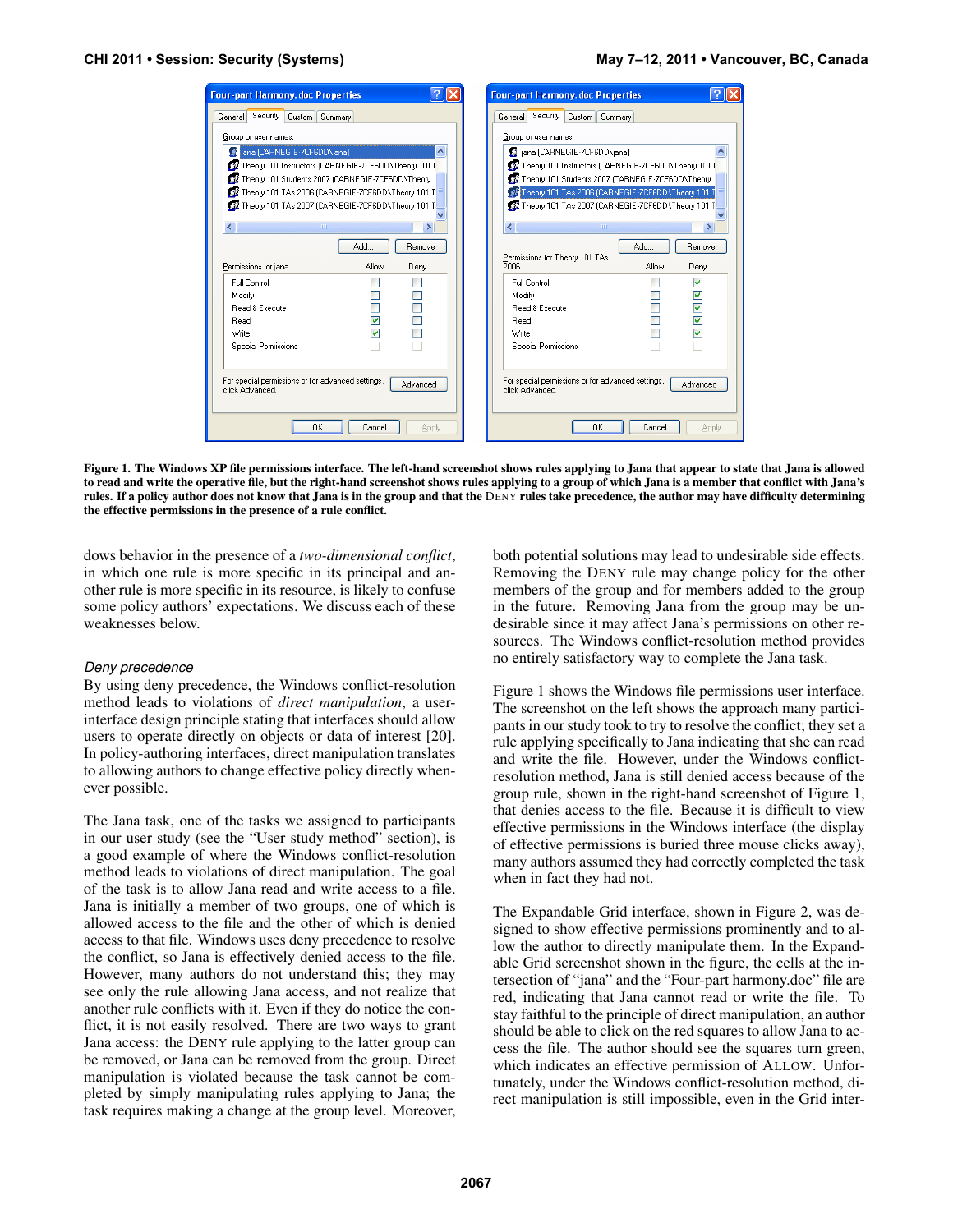# **CHI 2011 • Session: Security (Systems) May 7–12, 2011 • Vancouver, BC, Canada**

face. Clicking on the red squares can set ALLOW rules that state that Jana can read and write the file, but the rules will not take effect until the conflicting group DENY rule is removed, or Jana is removed from the group. Even when the user clicks on them, the red squares stay red. The conflictresolution method we propose in the "Proposed solution" section enables direct manipulation of effective permissions in the Grid interface for the Jana task.



Figure 2. Our Expandable Grid interface for setting file permissions in Windows XP. The interface shows principals along the upper axis, resources along the left-hand axis, and the effective permissions applying to the principals and resources in the colored squares in the grid itself.

#### *Two-dimensional conflicts*

Besides violations of direct manipulation in the presence of rule conflicts, we seek to improve upon a second aspect of the Windows conflict-resolution method: behavior in the presence of a two-dimensional conflict. A *two-dimensional conflict* occurs when two rules are in conflict and one rule is more specific in the principal dimension (i.e., the dimension of users and groups) while the other is more specific in the resource dimension. For example, in the Lance task we describe in the "User study method" section, one rule denies Lance access to an Admin folder, but another rule allows a group he is in access to the gradebook.xls file contained in the Admin folder. Since neither rule is strictly more specific than the other, specificity precedence cannot resolve this conflict. Windows resolves such conflicts by favoring the resource dimension over the principal dimension, so the rule that is more specific in the resource dimension will take precedence. Since Windows uses deny precedence to resolve other conflicts, some authors may expect deny precedence to also resolve two-dimensional conflicts, so this aspect of the Windows conflict-resolution method is likely to be inconsistent with some authors' expectations. Moreover, some authors may expect the principal dimension to be favored, rather than the resource dimension.

# **PROPOSED SOLUTION**

We propose a conflict-resolution method that we believe will address the weaknesses of the Windows conflict-resolution method. We propose to use specificity precedence, in both principals and resources, to resolve conflicts when possible and to resort to deny precedence only when specificity precedence fails. By using specificity precedence, we address the rule-conflict weakness in Windows in which the conflictresolution method violates direct manipulation. Specificity ensures support for direct manipulation for rules that cover users and files. Thus, tasks like the Jana task are easily completed using the Grid with our specificity-based conflictresolution method; clicking Jana's red squares turns them green. The rule-conflict weakness in Windows where either a group access rule has to be changed or Jana has to be removed from the group is solved by allowing a specific rule that applies to Jana to take effect.

To address the weakness of the Windows conflict-resolution method in the case of a two-dimensional conflict, our proposed method uses deny precedence for two-dimensional conflicts. Since there is no natural way to resolve such conflicts using specificity, we ensure fail safety by using deny precedence. We believe the Windows use of specificity in the resource dimension is likely to be confusing to policy authors, who may expect that deny precedence would apply in these situations. Our choice of deny precedence may or may not be confusing, but at least it is safe and, in any case, it is easily overridden by creating a rule that is equally or more specific in both resources and principals than the rules in conflict. Note that while we resort to deny precedence in two-dimensional conflicts, the fact that our method uses specificity precedence first means that overriding the twodimensional conflict with a more specific rule is easy.

Table 1 shows the differences between our specificity-based conflict-resolution method and the Windows method. It lays out the entire space of rule conflicts with respect to the structural relations between principals and resources of the rules in conflict. In a conflict, there will be an ALLOW rule in conflict with a DENY rule. The static differences between our method and the Windows method can be seen in two of the table cells: first, where the ALLOW rule's principal is contained by (and thus is more specific than) the DENY rule's principal, but the two rules' resources are the same; second, where the ALLOW rule's principal contains the DENY rule's principal, but the ALLOW rule's resource is contained by the DENY rule's resource. However, the most significant difference between the two methods is in some of the conflicts where both methods give a DENY decision, but the author intends an ALLOW decision. Our specificity method makes these cases easier to fix than does the Windows method.

From a usability perspective, a good conflict-resolution method is one that gives the decision the author intends, or, if it cannot give the intended decision by default, makes it easy to change the policy to get the right decision. No method can always make the intended decision by default, since it cannot know the author's intention. Thus, it is on the latter point—the ease of changing the policy—that we expect our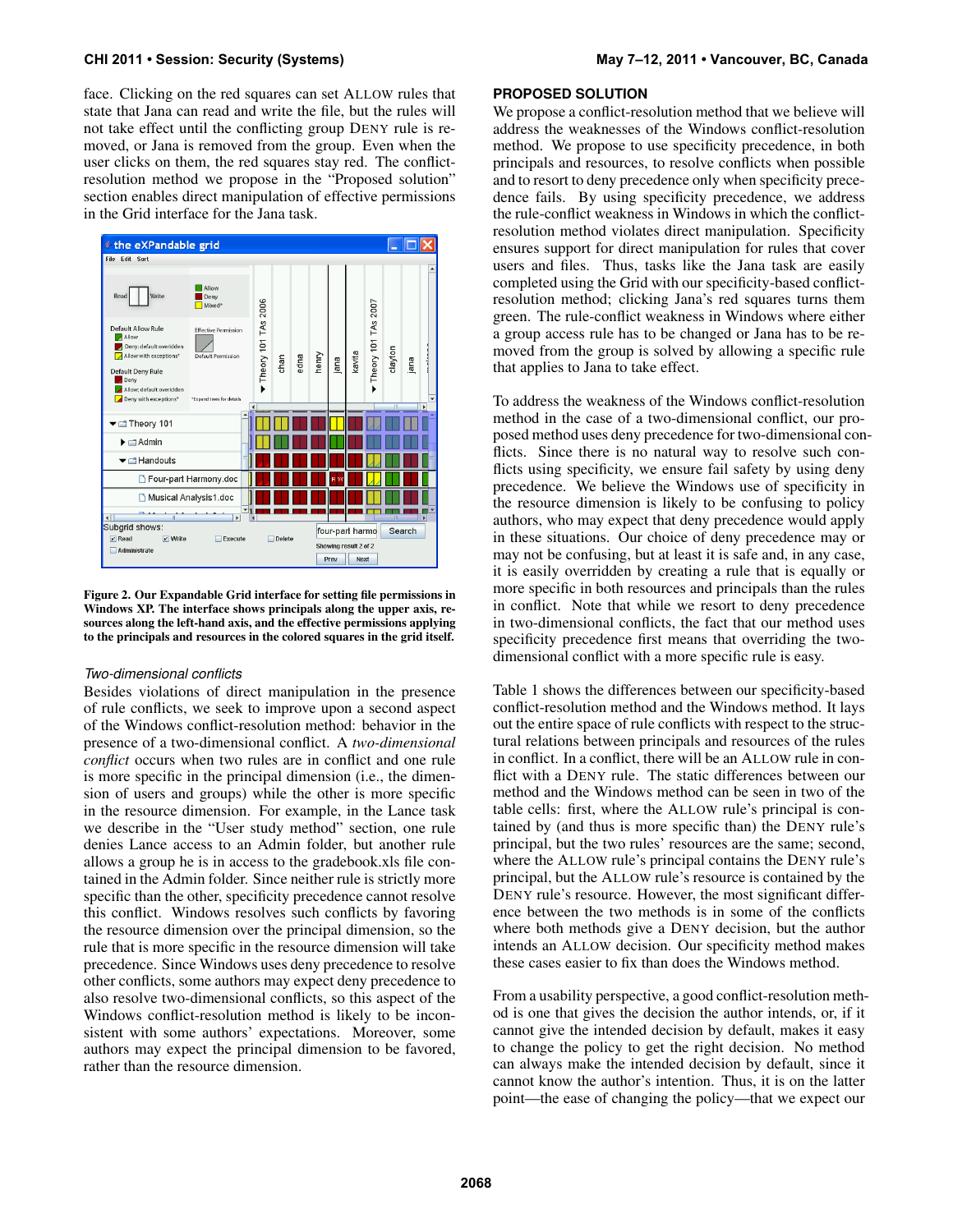Table 1. Table showing which rule, of an ALLOW rule and a DENY rule in conflict, will take precedence for our specificity-based conflict resolution method (S) and the Windows method (W). The table shows the relevant cases defined by the rules' principals and resources. Each cell shows which rule takes precedence and the conflict-resolution method in play: specificity in the *resources*, specificity in the *principals*, specificity in *both* resources and principals, or *deny* precedence. In the case where both rules' resources and principals are the same, there will be *no conflict*, since the more recently set rule will have overwritten the other.

|                                                                        |                       | ALLOW rule's principal is _____ DENY rule's principal |                   |                         |                                       |  |  |
|------------------------------------------------------------------------|-----------------------|-------------------------------------------------------|-------------------|-------------------------|---------------------------------------|--|--|
|                                                                        |                       | Less specific than                                    | Peer of           | Same as                 | More specific than                    |  |  |
| ALLOW rule's<br>$resource$ is $\frac{1}{2}$<br>DENY rule's<br>resource | Less specific<br>than | DENY (both)                                           | DENY (resources)  | <b>DENY</b> (resources) | S:DENY (deny)<br>W:DENY (resources)   |  |  |
|                                                                        | Same as               | S:DENY (principals)<br>W:DENY (deny)                  | DENY (deny)       | no conflict             | S:ALLOW (principals)<br>W:DENY (deny) |  |  |
|                                                                        | More specific<br>than | S:DENY (deny)<br>W:ALLOW (resources)                  | ALLOW (resources) | ALLOW (resources)       | ALLOW (both)                          |  |  |

method to have the greatest usability gains over the Windows method. To resolve a conflict for which the conflictresolution method is not already giving the intended decision by default, an author must (1) notice the problem; and (2) fix it. The Expandable Grid, by virtue of showing effective permissions directly, makes noticing the problem much easier than does the Windows interface, and our specificity conflict-resolution method makes fixing the problem easier by allowing user-level exceptions to group rules, instead of requiring that a user be removed from a group or requiring an entire group's permissions to change. In the Jana task, for example, both methods will result in a DENY decision, but specificity allows an author to specify an exception for Jana to the group-level DENY decision, while Windows simply does not allow such an exception, and instead forces the author to make a group-level policy change.

# **USER STUDY METHOD**

We have argued that our conflict-resolution method should be more usable than the Windows method for tasks that require action from the policy author because our method enables direct manipulation in the Grid interface. To test this argument empirically, we ran a laboratory user study to measure the effects of conflict-resolution method on policy-authoring usability, as measured by task-completion accuracy. Our study had 54 participants, who each performed 12 policyauthoring tasks in one of three experimental conditions. Experimental conditions were combinations of interface and conflict-resolution method. We used a between-participants design, so 18 participants were in each of the three conditions. We measured accuracy for each task. The three conditions we compared were:

- the Grid interface with our specificity-based conflict resolution method, a combination henceforth called *GS*;
- the Grid interface with Windows conflict-resolution method, a combination henceforth called *GW*; and
- the Windows interface with the Windows conflict-resolution method, a combination henceforth called *WW*.

The WW condition served as the control in our study; it was the condition on which we hoped to improve. The GS condition is our best effort at improving upon WW, because GS has both the visual presentation advantages of the Expandable Grid and the expected advantages of our conflictresolution method. The GW interface serves to help us separate the effects of the Grid as a presentation technique from the effects of the conflict-resolution method. When we observe differences between the GW and WW conditions, we attribute them to the Grid presentation (i.e., the user interface), and when we observe differences between the GW and GS conditions, we attribute them to the conflict-resolution method (i.e., the underlying model). Differences between the GS and WW conditions are the cumulative effect of the Grid presentation and the specificity-based conflict-resolution method. (Note that, while results from a fourth combination of the Windows interface with the specificity conflictresolution method would have been enlightening, it was infeasible to implement such a combination for this study.)

We recruited 54 undergraduate and graduate students from technical disciplines (science, engineering, or mathematics) to participate in the study. Eighteen were female. Participants were all daily computer users, but had never served as system administrators. As in prior work evaluating the Expandable Grid interface [18], our participant pool was consistent with a target demographic of novice and occasional policy authors. The policy authoring population largely consists of information technology professionals with some technical education who have so many job responsibilities that access-control is an occasional activity. Other populations, like managers and staff, author policy but were out of scope for this study.

# **Task design**

Of the 12 tasks in which each subject participated, six were designed to test the advantages and disadvantages of each of the two conflict-resolution methods, as well as the overall usability of each interface/conflict-resolution-method combination. We discuss only these six tasks here. (The other six tasks are fully reported elsewhere [17].) All tasks were based on a teaching assistant (TA) scenario, in which the participant is put in the role of a TA maintaining the file server for a hypothetical music department. The hypothetical file server contained roughly 500 principals and 500 resources. Each task is defined by its task statement (i.e., the text we presented to participants in the study) and its initial configuration, including existing access rules, group memberships, and file locations. Task statements asked participants to make changes to the initial configuration.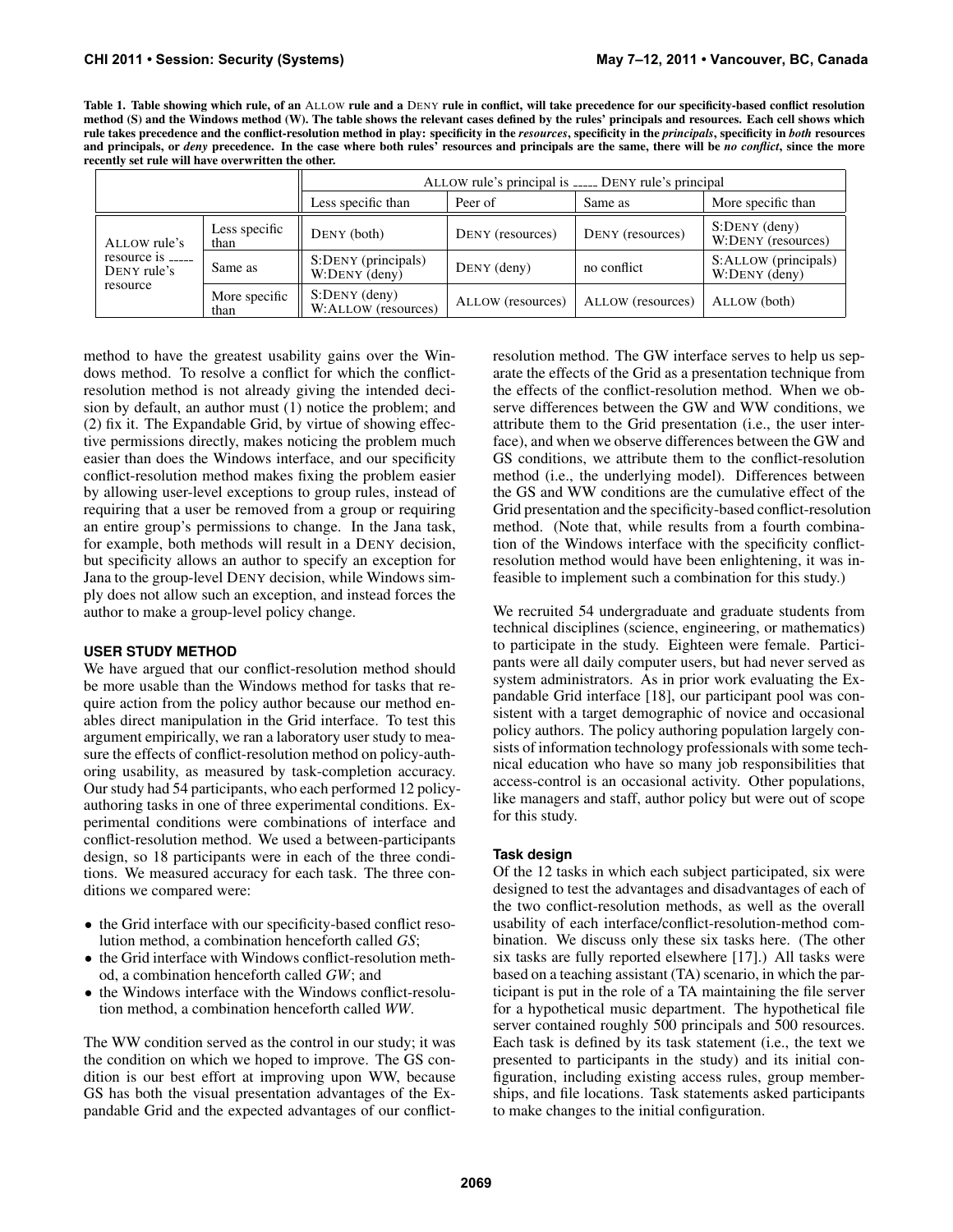The tasks were designed in pairs: the Charles/Kent pair, the Lance/Adria pair, and the Jana/Pablo pair. For the Charles/Kent and Lance/Adria pairs, the tasks are structured similarly except that goals are inverted. This way, each pair of tasks has a task that favors our conflict-resolution method and a task that favors the Windows conflict-resolution method. The Jana and Pablo tasks share essentially the same structure, though they differ superficially in the specific users and files involved. We used two tasks with the same structure because this structure best illustrates the advantage of specificity precedence, and we wanted to show that any usability differences between conflict-resolution methods were due to the underlying task structure and not the superficial aspects of the task. Also, pairing the Jana and Pablo tasks gave us a fair balance of tasks: two tasks in which our conflict-resolution method completes the task goal by default (Charles and Lance), two tasks in which the Windows method completes the task goal by default (Kent and Adria), and two tasks in which neither method completes the goal by default and the author has to take action (Jana and Pablo).

The six tasks can be classified by their initial configuration. Each task's initial configuration included a rule conflict that fit into one of the rule-conflict structures shown in Table 1. The tasks only cover the three table cells corresponding to interesting rule conflict structures, i.e., those for which the two conflict-resolution methods yield different decisions or for which they lend themselves to different means of resolving the conflict. Specifically, the Charles and Kent tasks present cases where the ALLOW rule's principal is more specific than the DENY rule's principal and the resources are the same. The Lance and Adria tasks present 2-dimensional conflicts, where the DENY rule's principal is more specific, but the ALLOW rule's resource is more specific. The Jana and Pablo tasks present cases where the principals are peers of each other and the resources are the same. We describe each task pair in more detail below.

# *Charles/Kent*

We designed the Charles task to show the advantage a specificity conflict-resolution method has over the Windows method when ALLOW rule exceptions to a group DENY rule are desired. The Charles task involves adding a user to a group; the user has several ALLOW permissions on some files, the group has DENY permissions on those files, and the goal is to keep the user's ALLOW permissions. The Charles task statement presented to participants was:

Charles has just graduated, but is going to come back to sing in the choir with his friends.

Add Charles to the Alumni group, but make sure he can still read the same files in the Choir  $1\L{y$ rics folder that his good friend Carl can read.

In the initial configuration, there are rules stating that Charles is allowed READ access to four files in the Choir  $1\angle$ Lyrics folder. These are the same files that Carl can read, so in the final state, we want Charles to be allowed READ access to the four files. There are rules stating that the Alumni group is denied READ access to the same files. When Charles is moved into the Alumni group, the group's DENY rules will apply to him, and under the Windows deny precedence, he will be denied access to the files. However, under specificity precedence, his rules are more specific than the group access rules, so he will still be allowed to read the files. Thus, specificity precedence makes this task easier, and we expected participants in the GS condition to perform better than GW and WW in the Charles task.

We designed the Kent task to show a drawback our specificitybased conflict-resolution method has when ALLOW exceptions to a group DENY rule are not desired. The Kent task was structured similarly to the Charles task, but the goal was inverted to give the advantage to the Windows conflict resolution method.

The Kent task statement presented to participants was:

Kent was a terrible TA for Choir 1 so the instructor demoted him to the level of student. While Kent previously had permissions to read and write the attendance and gradebook files, as a student he should no longer have access to that information.

Remove Kent from Choir 1 TAs 2008 and add him to Choir 1 Students 2008. For files in the Classes\Choir 1\Admin folder, make sure he only has the same permissions as the other Choir 1 students.

As in the Charles task, Kent inherits a DENY permission from a group to which he is moved. This time, however, Kent is to keep the DENY permission, so we expect participants in the GW and WW conditions to perform better on the Kent task.

# *Lance/Adria*

We designed the Lance task to test the behavior of our conflict-resolution method in the presence of a two-dimensional conflict when a DENY decision is desired. The Lance task introduces a two-dimensional conflict, in which there are conflicts in both the principals and resources. The Lance task statement presented to participants was:

Lance was hired by the New York Philharmonic and can no longer serve as Head TA this year.

Remove Lance from the group Head TAs 2008, but make sure you don't remove him from Head TAs 2007. Then make sure he is not allowed to access any files in the Music 101\Admin folder.

In the initial configuration, there is a rule stating that Lance is denied READ access to the Music 101\Admin folder, and there are rules stating that the Head TAs 2007 group is allowed READ access to the Music 101\Admin\gradebook.xls file, but that the Head TAs 2008 group is denied READ access to the file. When Lance is removed from Head TAs 2008, a two-dimensional conflict is revealed, since the rule applying to Lance on the Admin folder is more specific in its principal, but the rule applying to Head TAs 2007 on the gradebook.xls file is more specific in its resource. In the Windows conflict-resolution method, the rule that is more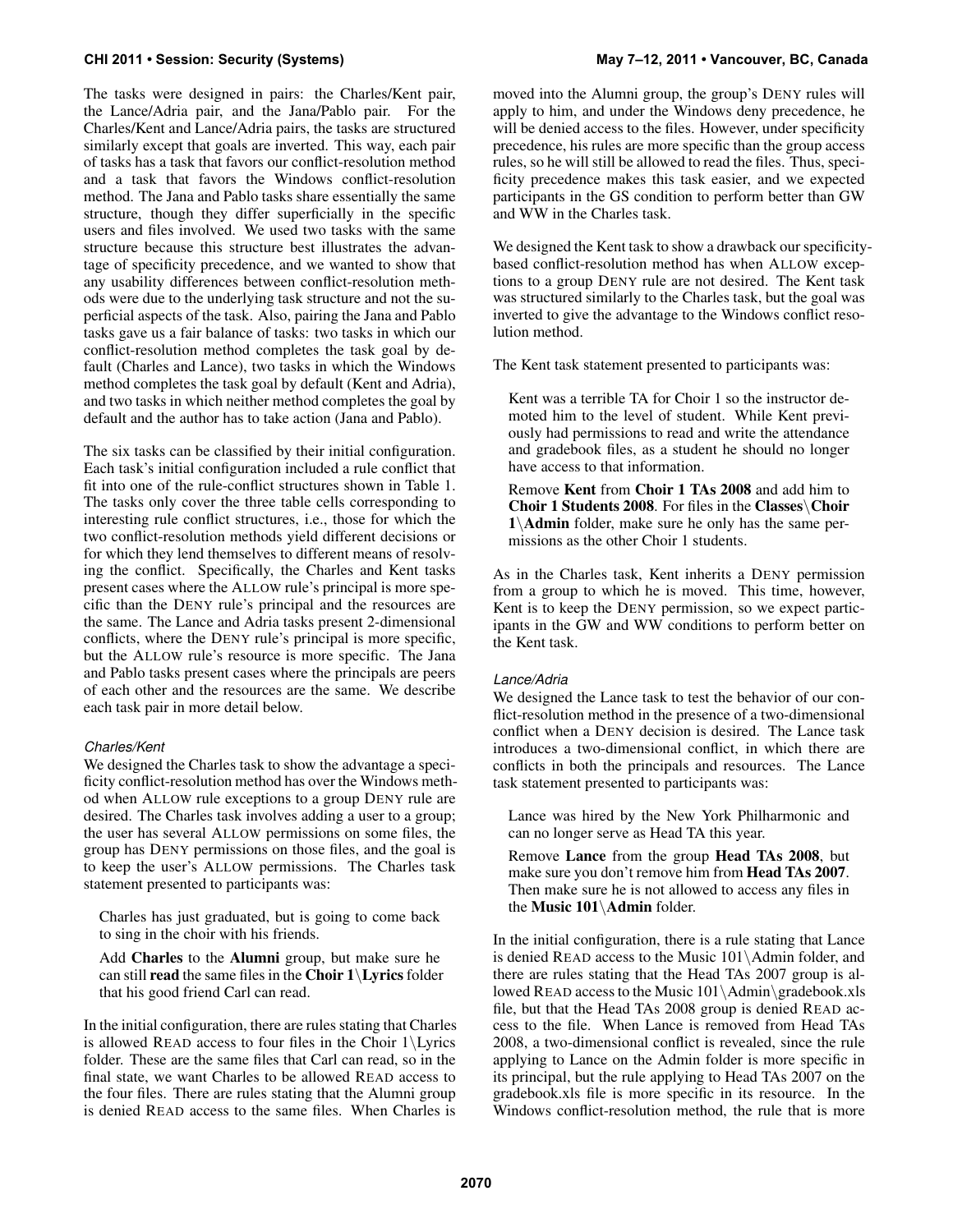specific in the resource takes precedence, so Lance will be allowed to read the gradebook.xls file, but in the specificitybased conflict-resolution method, the DENY rule takes precedence, so Lance will not be allowed to read the gradebook.xls file. Since the task calls for Lance not to be allowed to access any files in the Admin folder, our conflict-resolution method requires less work to complete the task correctly, and we expected participants in the GS condition to perform best.

We designed the Adria task to test the behavior of our conflictresolution method in the presence of a two-dimensional conflict when an ALLOW decision is desired. Just as the Kent task is similar to the Charles task with the inverse goal, the Adria task is similar to the Lance task with the inverse goal.

The Adria task statement presented to participants was:

Adria, an Opera Instructor, was not getting along with the other instructor and left the class. You need to remove her from the Opera Instructors group. She is still a Music 101 instructor, though, and the Music 101 instructors need access to the Music 101 Lecture Notes.

Remove Adria from the Opera Instructors group. Make sure she has the same permissions on the files in the Music 101\Lecture Notes folder as the other Music 101 instructors.

As in the Lance task, when Adria is removed from a group, a two-dimensional conflict involving another group is revealed. However, the goal is inverted in the Adria task, so that now, we expect the advantage to lie with the GW and WW conditions.

# *Jana/Pablo*

The Jana task involves a rule conflict at the group level that must be resolved to give Jana access to a file. The Jana task statement presented to participants was:

Jana, a Theory 101 TA, complained that when she tried to change the Four-part Harmony handout to update the assignment, she was denied access.

Set permissions so that Jana can read and write the Four-part Harmony.doc file in the Theory 101\Handouts folder.

We expect specificity precedence to enable authors to perform better for the Jana task compared to deny precedence. Thus, we expected participants in the GS condition to outperform participants in the GW and WW conditions for the Jana task.

The Pablo task was structured similarly to the Jana task, and we expected better performance in the GS condition compared to the GW and WW conditions. The Pablo task statement presented to participants was:

Pablo, a student in Music 101, tried to download the homework file, assignment4.pdf, but couldn't.

Set permissions so that Pablo can read the file assignment4.pdf in the Music 101\Handouts folder. Make sure you don't change any other students' permissions. (Hint: If you need to, you can add Pablo to a new group or remove Pablo from a group he's already in.)

As previously discussed, the Pablo task was superficially different from Jana in the names and numbers of principals and resources involved in the task, but structurally the same.

# **Procedure**

At the start of each study session, participants filled out a demographic survey so that we could ensure they were students in technical disciplines. Following the survey, our experimenter read instructions explaining our teaching-assistant scenario to participants. After reading these instructions, our experimenter read interface training materials. For each interface, training covered how to perform the following operations: viewing files and folders; moving a file; viewing group memberships; adding a user to a group; removing a user from a group; creating a new group; checking an access rule; checking effective permissions; creating an access rule; and searching for a file or principal. During training, the experimenter also explained that effective permissions may differ from access rules because of the way rules combine, but did not explain the precise workings of the conflictresolution methods. After these operations had been explained to participants, the experimenter walked them through a training task. The training task gave participants practice with some of the basic operations covered during training, but did not involve a rule conflict. Participants received the same training task in all three experimental conditions. Training took about 10 minutes.

Participants then began completing tasks. Before each task, the experimenter brought up the interface in a preconfigured state tailored to each task. Task statements were then presented to participants in a Web browser on screen. Participants indicated they were done with each task by clicking a button in the Web browser. Participants were asked to think aloud while they worked on the tasks. Task order was counterbalanced across participants using a pseudo-random Latin square design to guard against ordering and sequence effects.

# **RESULTS**

Our results are in the form of accuracy rates for each condition and task. While we also measured times-to-task-completion, we do not present them in detail due to space constraints. Time-to-task-completion data resulted in few statistically significant differences between conditions and the results that were significant corroborate the accuracy results, so the data show that the accuracy results we present here were not merely due to a time-accuracy tradeoff. Complete time-to-task-completion data can be found elsewhere [17].

Accuracy rates represent the proportion of participants in each condition who correctly completed the task. We scored a task as correct if the participant's final effective permissions matched the task goals and did not introduce any extraneous changes not called for by the task statement or otherwise required to complete the task. Tasks in which the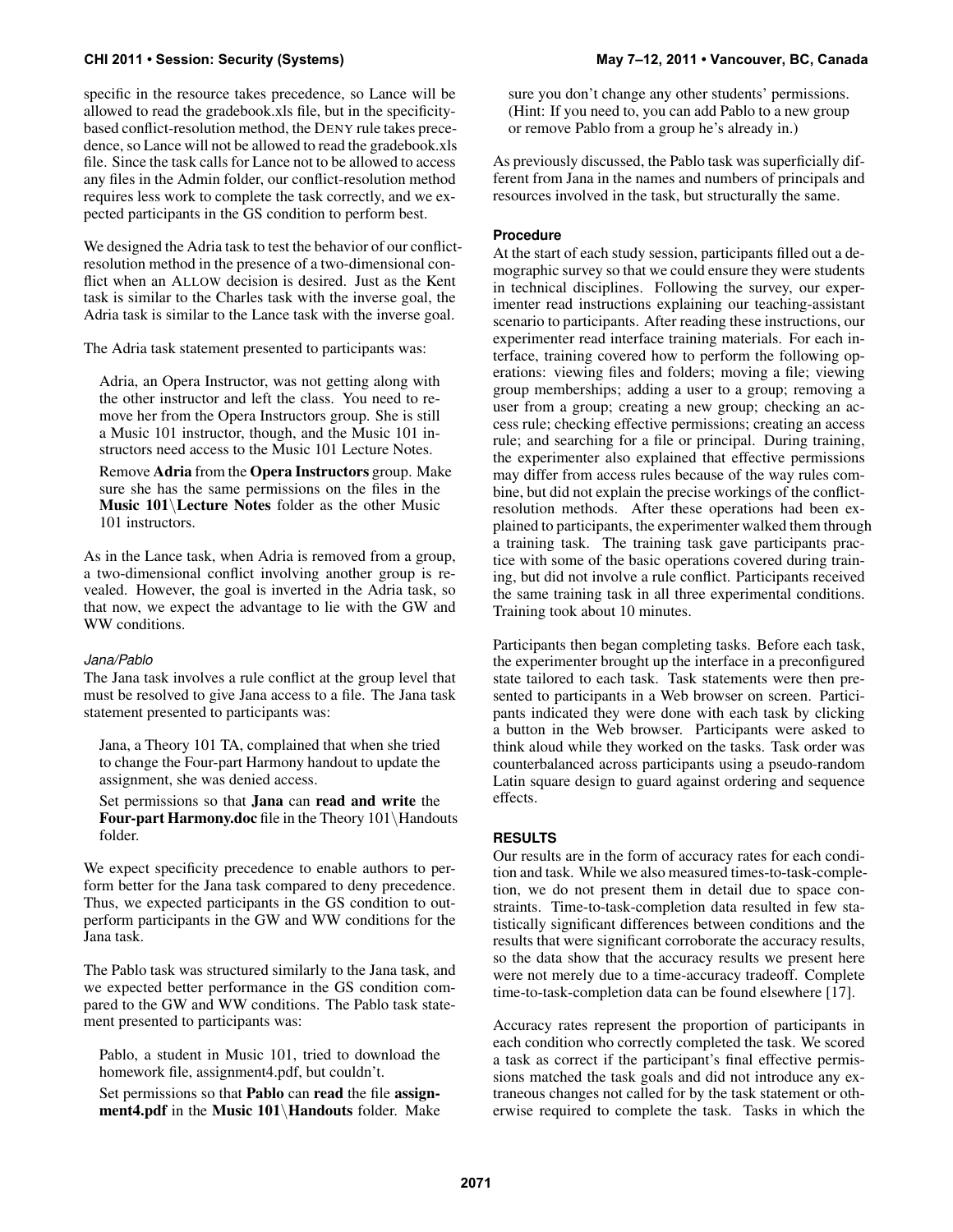# **CHI 2011 • Session: Security (Systems) May 7–12, 2011 • Vancouver, BC, Canada**



Figure 3. Accuracy results, showing proportion of participants correctly completing each task with GS, GW, and WW interfaces.

goals of the task were not met or in which the goals were met but extraneous changes were introduced were scored as incorrect. Accuracy results can be seen in Figure 3.

We conducted post-hoc task-by-task tests. Each of our tasks tested a specific hypothesis about the effects the conflictresolution methods would have on usability, as measured by accuracy. We tested hypotheses regarding accuracy rates by using one-sided Fisher's exact tests with the null hypothesis that the difference in accuracy rates was zero. We used one-sided tests since our hypotheses are directional (i.e., we expect better performance from one condition than another). Results of all hypothesis tests of accuracy rates can be seen in Table 2.

In the Charles, Kent, Lance, and Adria tasks, one of the two conflict-resolution methods yielded the goal decision by default, so had an advantage over the other conflict-resolution method in helping participants complete tasks correctly. Thus, for those four tasks, either our conflict-resolution method or the Windows method had a natural advantage, and we expected the conditions using the advantaged conflict-resolution method in each task to lead to better performance. For the Charles and Lance tasks, in which our specificity-based conflict-resolution method had the advantage, the accuracy rate for the GS condition was statistically significantly higher than that for the GW and WW conditions, as expected. For the Kent task, in which the Windows conflict-resolution method had the advantage, the accuracy rate for the GS condition was statistically significantly lower than that for the GW condition, as expected, but the result for GS compared to WW was not statistically significant. For the Adria task, in which the Windows method had the advantage, there was no statistically significant difference between the GS condition and the GW and WW conditions. This somewhat surprising result in favor of GS is likely due to the combination of the Grid's presentation aspects, which allow authors to easily notice the discrepancy between the effective policy and their goal policy, and the ease of adding a specific rule applying to Adria to overcome the conflict with specificity precedence.

For the Jana and Pablo tasks, both conflict-resolution methods yield a DENY decision in the presence of the conflict, so we did not expect either to have an advantage by default. However, we expected the specificity-based method to make it easy to overcome the conflict by setting a specific rule allowing Jana or Pablo to access the relevant files. As we have explained, the Windows method makes it cumbersome to overcome the conflict at the group level. As expected, the GS condition led to better performance over both the GW and WW conditions in both the Jana and Pablo tasks.

In summary, we observed GS to be statistically significantly better than both GW and WW in the four tasks in which GS had the default advantage or in which there was no default advantage. In the two tasks where the default advantage went the other way, GS was statistically significantly worse compared to GW in the Kent task, and was behind GW and WW in both tasks, though not significantly so. The comparisons between GS and GW illustrate the substantial usability gains that can be had just from our conflict-resolution method; even if the Charles/Kent and Lance/Adria accuracy rates are viewed as a wash, GS gave a gain of 78% in accuracy rate compared to GW for Jana and 50% for Pablo.

# **DISCUSSION**

We discuss three aspects of our results: comparison of the two conflict-resolution methods, broader implications for designing usable security systems, and limitations of our study.

#### **Comparing conflict-resolution methods**

Our results show that the policy conflict-resolution method underlying a file-permissions interface has a significant effect on task-completion accuracy. The precise effect of the conflict-resolution method depends on what the task goals are. If task goals are aligned with a conflict-resolution method, such that the method yields the desired effective policy by default, accuracy rates are likely to be higher than if the method requires an author to take additional action to change the decision. In the Charles, Kent, and Lance tasks, we saw that the method that yielded the correct effective policy by default led to the highest accuracy rates.

No conflict-resolution method can always yield the desired effective permissions, as we designed our inverse task pairs (Charles/Kent, Lance/Adria) to show. However, we have argued that our specificity-based conflict-resolution method is superior to the Windows deny-based method because, even in a situation where specificity is not yielding the desired effective permission, it is easy to change the effective permission with a specific rule. Contrast this to the Windows deny-precedence method, which forces an author in some conflict situations to remove a user from a group or change rules applying to the whole group. The Adria task shows a situation in which, although our specificity-based conflictresolution method does not yield the desired decision by default, getting the task right is a simple matter of adding a rule more specific than those in conflict. The Pablo and Jana tasks further illustrate the advantage that a specificity-based conflict-resolution method has over a deny-based method in overcoming rule conflicts. Thus, our argument that specificity is more usable when the author is required to take action to fix a rule conflict is borne out by our empirical results.

While our empirical results are based on holding only one user interface, the Expandable Grid, constant across conditions, we note that a different interface could not have negated the difference in usability between the two conflictresolution methods. No user interface can overcome the advantage of making the right decision by default; doing so would require making it easier for the author to do something than to do nothing. And no user interface can make it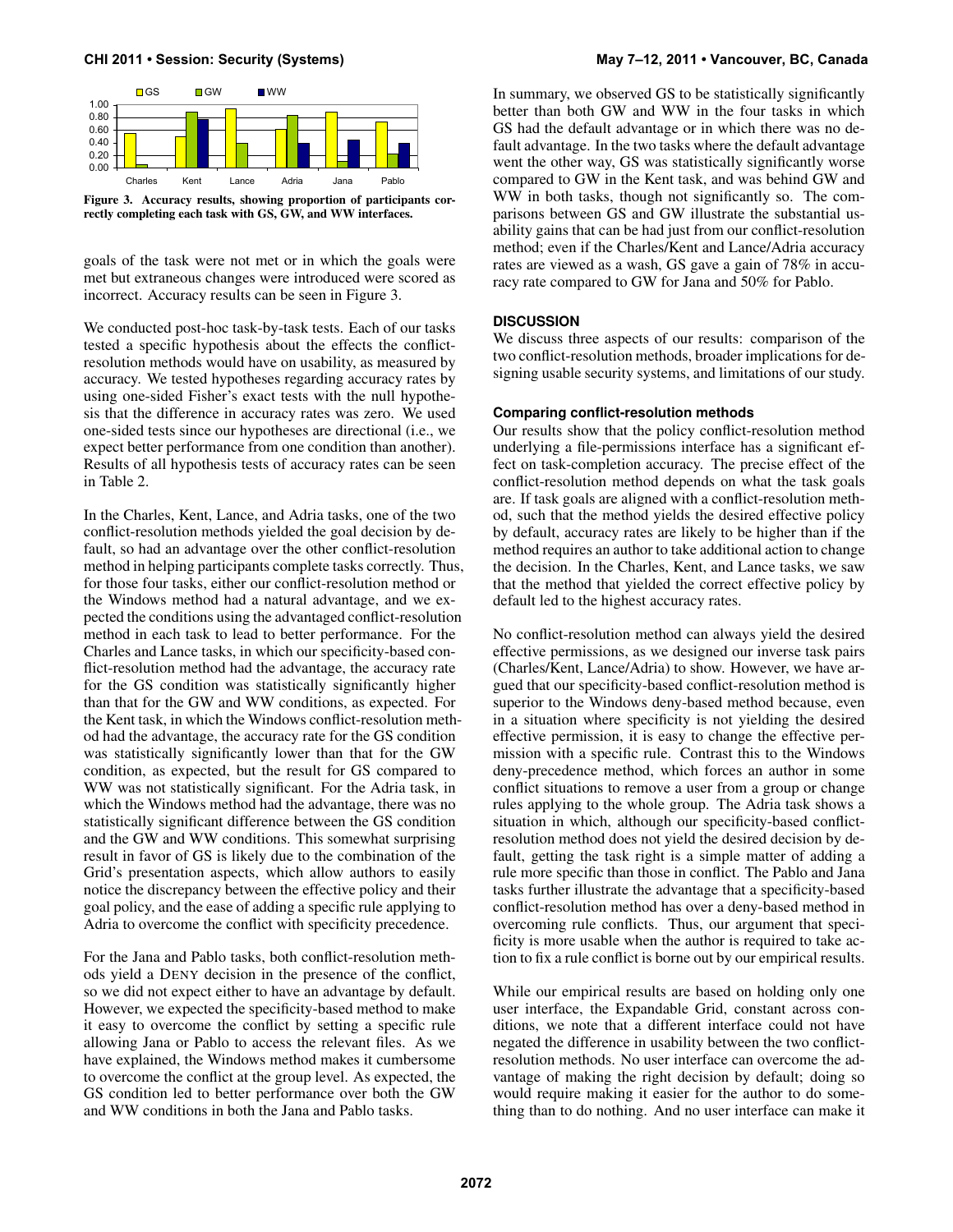Table 2. Summary of post-hoc statistical tests for significant differences in accuracy rate for Grid with our specificity-based conflict-resolution method  $(a_{GS})$ , Grid with Windows conflict-resolution method  $(a_{GW})$ , and Windows  $(a_{WW})$ . For each task, the table shows accuracy rates for the three interfaces, hypotheses tested, and p-values from one-sided Fisher's exact tests; p-values at or below the  $\alpha = 0.05$  rejection threshold are shaded and highlighted in bold, indicating significant tests.

| Task    | $a_{GS}$ | $a_{GW}$ | $a_{WW}$ | GS vs. GW hy-<br>pothesis | $p$ -value | GS vs. WW hy-<br>pothesis | $p$ -value |
|---------|----------|----------|----------|---------------------------|------------|---------------------------|------------|
| Charles | 0.56     | 0.06     | 0.00     | $a_{GS} > a_{GW}$         | 0.001      | $a_{GS} > a_{WW}$         | < 0.001    |
| Kent    | 0.50     | 0.88     | 0.78     | $a_{GS} < a_{GW}$         | 0.014      | $a_{GS} < a_{WW}$         | 0.082      |
| Lance   | 0.94     | 0.39     | 0.00     | $a_{GS} > a_{GW}$         | < 0.001    | $a_{GS} > a_{WW}$         | < 0.001    |
| Adria   | 0.61     | 0.83     | 0.39     | $a_{GS} < a_{GW}$         | 0.13       | $a_{GS}$ $\lt$ $a_{WW}$   | 0.95       |
| Jana    | 0.89     | 0.11     | 0.44     | $a_{GS} > a_{GW}$         | < 0.001    | $a_{GS} > a_{WW}$         | 0.006      |
| Pablo   | 0.72     | 0.22     | 0.39     | $a_{GS} > a_{GW}$         | 0.003      | $a_{GS} > a_{WW}$         | 0.046      |

possible to do the Jana and Pablo tasks under the Windows semantics without making a group-level change.

One concern with adopting a specificity-based conflict-resolution method is that it introduces a risk that, when setting a group-level DENY rule, the DENY rule will not apply to members of the group who already have ALLOW rules applying to them. Specifically, in a situation like the one in the Kent task, where a group-level DENY rule is meant to override any user-level ALLOW rule exceptions, specificity does not give the desired decision by default. If a policy author fails to notice the undesired ALLOW exceptions to the DENY rule, unauthorized access may be allowed. However, the Expandable Grid interface can help mitigate this issue by making it much easier for authors to see anomalies in their policies [18]. Thus, if using such an interface, the usability gains from specificity are likely worth this slight security risk for many applications. Moreover, an unusable policy model may itself be a security risk, as humans frustrated that they are unable to implement the policies they want may set policies that are more liberal than necessary [2], or circumvent access-control systems altogether [11].

#### **Implications for designing security systems**

The substantial differences in accuracy rates due to relatively small changes to the access-control model in our study are striking. Differences in accuracy rates between the GS and GW conditions were 50%, 38%, 55%, 22%, 78%, and 50% for our six tasks. In five of six cases, these differences were statistically significant. Since we held interface constant between GS and GW and only varied conflict-resolution method, these substantial differences are due only to changes in the underlying model. In real-world security system design, these kinds of details of underlying models are usually determined by security experts, who may not consider their effects on usability. Our results suggest they should, since the effects can be large, and since, as we have just pointed out, an unusable system that users circumvent is itself a security risk. Other researchers have called for "user-centered security," in which usability is a prime consideration during the design of underlying models and in which security and usability experts work side-by-side [1, 13, 24]. Our results lend empirical evidence to back up these calls for user-centered security.

# **Limitations**

Some limitations of our study are worth noting. Our results tell us that the success of any conflict-resolution method depends largely on the requirements of the particular tasks that an author performs. Since we do not have data on the frequency with which particular tasks are performed, we cannot say conclusively that a specificity-based conflict-resolution method is always superior to deny precedence. However, our results showed that over the six tasks in our balanced set (balanced to be fair in alternating the advantage they gave to the two conflict-resolution methods) the specificity-based method was superior. We attribute its superior performance largely to the ease with which it enables authors to fix situations in which its default behavior is not what is desired.

Our study created scenarios that participants could complete within a few minutes in our lab. We were not able to recreate certain real-life scenarios in which policy-authoring may happen periodically over long periods of time. Particularly difficult to simulate in the lab are scenarios in which an author must remember the intention behind a setting that may have been made weeks or months before.

# **RELATED WORK**

There is an extensive body of work describing formal accesscontrol models and languages. The authors of these models and languages necessarily describe a semantics and usually address conflict resolution. The conflict-resolution methods we have discussed here have been covered in the accesscontrol literature (e.g., [5, 7, 10]), but rarely from a usability perspective. Most of these works, as well as others in the general access-control model literature, are concerned with describing the formal aspects of their models and proving theoretical properties about them. A few of these works address ease of policy-authoring under their semantics, but none that we are aware of actually ran user studies to evaluate their semantics empirically as we have.

Others have noted that the underlying model may affect usability [22]. However, past work in policy-authoring usability has mostly focused on interface design or policy visualization [3, 4, 9, 14, 18, 19], rather than how the underlying access-control model (of which the conflict-resolution method is a part) could be best designed for usability. Papers by Fisler and Krishnamurthi [6] and by Kapadia et al. [12]